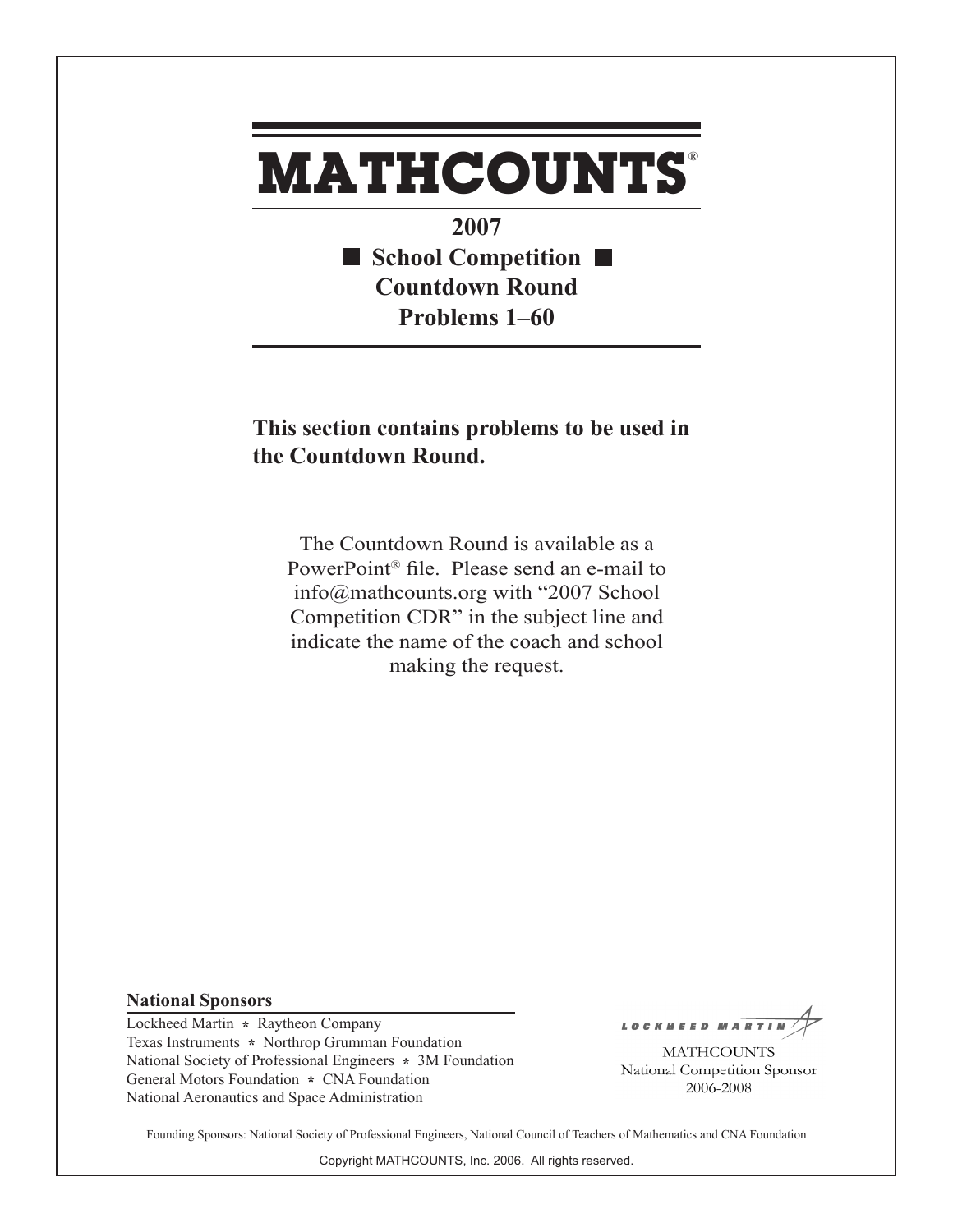| 1.                                                                                | Sandy plans to paint one wall in her bedroom. The wall is 9 feet<br>high and 12 feet long. There is a 2-foot by 4-foot area on that<br>wall that she will not have to paint due to the window. How many<br>square feet will she need to paint?                                      | 1. |     |  |
|-----------------------------------------------------------------------------------|-------------------------------------------------------------------------------------------------------------------------------------------------------------------------------------------------------------------------------------------------------------------------------------|----|-----|--|
| 2.                                                                                | Square tiles measuring 4 inches on each side will be used to tile a<br>1-foot by 1-foot area. How many of these tiles are needed?                                                                                                                                                   | 2. |     |  |
| 3.                                                                                | Starting with the third term in the sequence $1, 5, 6, 11, 17, \ldots$<br>each term is the sum of the previous two terms in the sequence.<br>What is the seventh term in the sequence?                                                                                              | 3. |     |  |
|                                                                                   | 4. The function $f(x)$ is defined by $f(x) = x^2 - x$ . What is the value of<br>f(4)?                                                                                                                                                                                               | 4. |     |  |
|                                                                                   | 5. Half of 1% of 40 is one less than what number? Express your<br>answer as a decimal to the nearest tenth.                                                                                                                                                                         | 5. |     |  |
| 6.                                                                                | Cory made a complete list of the prime numbers between 1 and<br>25. What is the sum of the smallest prime number and the largest<br>prime number on his list?                                                                                                                       | 6. |     |  |
| 7.                                                                                | Simplify this expression to a common fraction: $\frac{1}{\left(\frac{1}{2}\right)^1} + \frac{1}{\left(\frac{1}{2}\right)^2} + \frac{1}{\left(\frac{1}{2}\right)^3}$                                                                                                                 |    |     |  |
|                                                                                   | 8. Allergy shots cost Kyle \$3 each. If he gets one shot twice per<br>calendar month, how many dollars does it cost for one year of<br>shots?                                                                                                                                       | 8. |     |  |
|                                                                                   | 9. Two shaded quarter-circles, each with a radius of<br>$\overline{4}$<br>4 units, are formed in the 4 by 8 rectangular region<br>shown. What is the area of the non-shaded region, in<br>8<br>square units? Express the area in the form $a - b\pi$ where a and b<br>are integers. |    |     |  |
|                                                                                   | 10. A grocery bag can hold up to 8 pounds of potatoes. What is the<br>least number of bags needed to hold 50 pounds of potatoes?                                                                                                                                                    |    | 10. |  |
|                                                                                   | 11. Julie eats 3 granola bars every 24 hours while Kirsten eats<br>2 granola bars every 12 hours. What percent fewer granola bars<br>per hour does Julie eat?                                                                                                                       |    | 11. |  |
|                                                                                   | 12. The prime factorization of 2007 is $3^2 \times 223$ . How many ordered<br>pairs of positive integers $(x, y)$ satisfy the equation $xy = 2007$ ?                                                                                                                                |    | 12. |  |
|                                                                                   | 13. The diagonal of a square is $\sqrt{2}$ inches long. How many inches<br>long is the side of the square?                                                                                                                                                                          |    | 13. |  |
| Copyright MATHCOUNTS, Inc. 2006. All rights reserved. 2007 School Countdown Round |                                                                                                                                                                                                                                                                                     |    |     |  |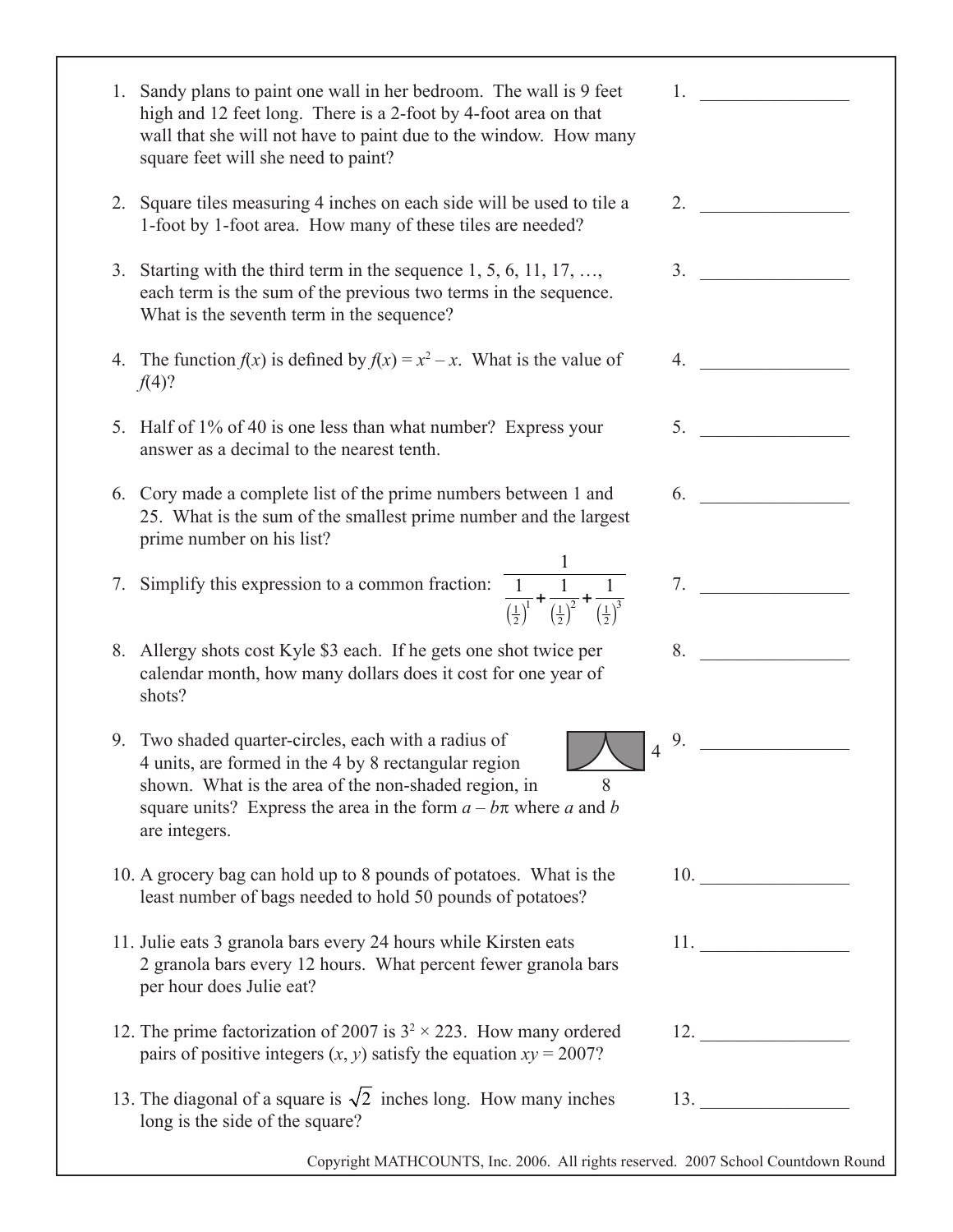| 14. The earth rotates at a constant rate and rotates 360 degrees in one<br>day. How many degrees does it rotate in one hour?                                                                                                                                               | 14.                                                                                                                                                                                                                                 |
|----------------------------------------------------------------------------------------------------------------------------------------------------------------------------------------------------------------------------------------------------------------------------|-------------------------------------------------------------------------------------------------------------------------------------------------------------------------------------------------------------------------------------|
| 15. Alicia receives $\frac{2}{5}$ of a \$120 gift, and Jason receives $\frac{1}{3}$ of the gift.<br>What is the ratio of Jason's share to Alicia's share? Express your<br>answer as a common fraction.                                                                     | 15. $\qquad$                                                                                                                                                                                                                        |
| 16. In his pocket Sam had \$4 composed solely of quarters and nickels.<br>He had a total of 20 coins. How many nickels did he have?                                                                                                                                        | 16. $\qquad \qquad$                                                                                                                                                                                                                 |
| 17. What is the sum of the four positive factors of the positive integer<br>value of $\sqrt{196}$ ?                                                                                                                                                                        | 17.                                                                                                                                                                                                                                 |
| 18. In how many ways can four people sit in a row of five chairs?                                                                                                                                                                                                          | 18.                                                                                                                                                                                                                                 |
| 19. Each edge of a cube has length 3 inches. What is the number of<br>square inches in the cube's total surface area?                                                                                                                                                      | 19.                                                                                                                                                                                                                                 |
| 20. One-sixth of one-third of one-fourth of what number is equal to<br>five?                                                                                                                                                                                               | 20.                                                                                                                                                                                                                                 |
| 21. What is the sum of the tens digit and the ones digit of the integer<br>form of $(2 + 3)^{23}$ ?                                                                                                                                                                        | 21.                                                                                                                                                                                                                                 |
| 22. What is the smallest positive perfect square that is divisible by<br>both 2 and 3?                                                                                                                                                                                     | 22.                                                                                                                                                                                                                                 |
| 23. How many perfect squares less than 100 have a tens digit of 6?                                                                                                                                                                                                         | 23.                                                                                                                                                                                                                                 |
| 24. Bill buys a stock that decreases by 20% on the first day, and then<br>on the second day the stock increases by 30% of its value at the<br>end of the first day. What was the overall percent increase in Bill's<br>stock over the two days?                            | 24.                                                                                                                                                                                                                                 |
| 25. A square is changed into a pentagon by building<br>an equilateral triangle on top of it, as shown. By<br>what percent does the perimeter increase going<br>from the square to the pentagon?                                                                            |                                                                                                                                                                                                                                     |
| 26. What is the value of $\frac{a}{b} - \frac{b}{a}$ if $a = 5$ and $b = 2$ ? Express your answer<br>as a decimal to the nearest tenth.                                                                                                                                    | <b>26.</b> The contract of the contract of the contract of the contract of the contract of the contract of the contract of the contract of the contract of the contract of the contract of the contract of the contract of the cont |
| 27. Jackson records the number of people inside each of the first<br>100 cars he sees that can carry up to four people inside. If 22 cars<br>carry exactly 4 people, 18 carry exactly 3 people, and 29 carry<br>exactly 2 people, how many cars have only 1 person inside? | 27.                                                                                                                                                                                                                                 |
| Copyright MATHCOUNTS, Inc. 2006. All rights reserved. 2007 School Countdown Round                                                                                                                                                                                          |                                                                                                                                                                                                                                     |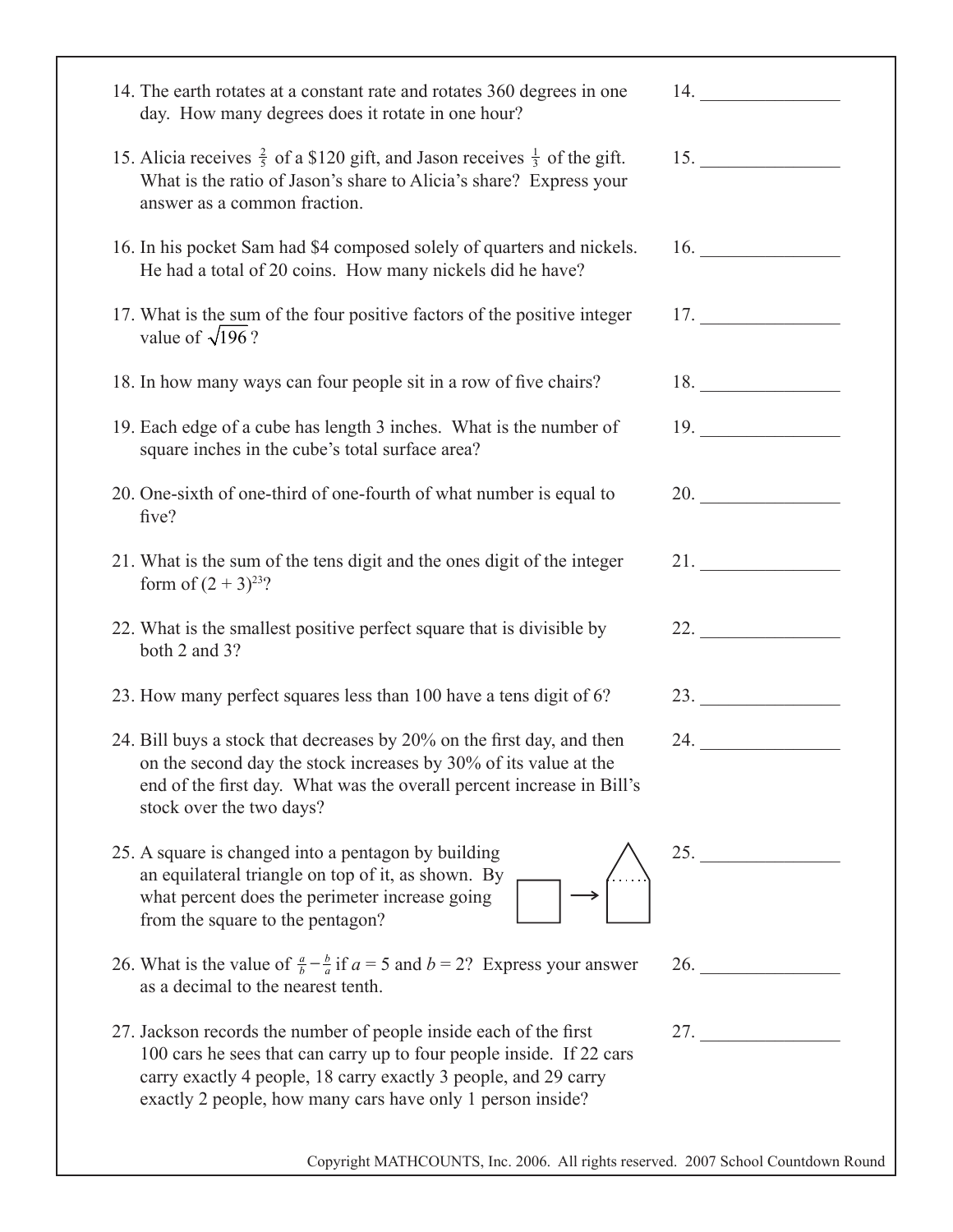| 28. If $x@y = xy - 2x$ , what is the value of $(5@3) - (3@5)$ ?                                                                                                                                                                | 28.                                                                                    |
|--------------------------------------------------------------------------------------------------------------------------------------------------------------------------------------------------------------------------------|----------------------------------------------------------------------------------------|
| 29. What is the simplified value of $(7^4)(8-2^3) + (11^{4(8)-32})$ ?                                                                                                                                                          | 29.                                                                                    |
| $B_{\tilde{\tau}}$<br>30. The figure shown is a cube. The distance between<br>vertices B and G is $5\sqrt{2}$ units. What is the volume of<br>the cube, in cubic units?<br>G                                                   | 30.                                                                                    |
| 31. Two rockets fly directly at each other. One travels at a speed of<br>8500 miles per hour, and the other travels at a speed of 3500 miles<br>per hour. How many miles apart will they be one minute before<br>they collide? | 31.                                                                                    |
| 32. What is the smallest prime that is 10 less than a perfect square?                                                                                                                                                          | 32.                                                                                    |
| 33. One-half of one-seventh of T equals one-third of one-fifth of 90.<br>What is the value of $T$ ?                                                                                                                            | $\begin{array}{c}\n33. \quad \textcolor{blue}{\overline{\qquad \qquad }}\n\end{array}$ |
| 34. What is the value of $(8-4)! \div (8-3)!$ ? Express your answer as a<br>common fraction.                                                                                                                                   | 34.                                                                                    |
| 35. A right isosceles triangle has a hypotenuse with measure<br>18 centimeters. What is the length, in centimeters, of one leg of the<br>triangle? Express your answer is simplest radical form.                               | 35.                                                                                    |
| 36. What is the smallest multiple of 6 greater than 115?                                                                                                                                                                       | 36.                                                                                    |
| 37. Jo is thinking of a positive integer less than 100. It is one less than<br>a multiple of 8, and it is three less than a multiple of 7. What is the<br>greatest possible integer Jo could be thinking of?                   | 37.                                                                                    |
| 38. What is the value of the expression $2^4 + 2^4 + 2^4 + 2^4$ ?                                                                                                                                                              | 38.                                                                                    |
| 39. In 36 years Adam's age will be 2.5 times his current age. How old<br>is he now?                                                                                                                                            | 39.                                                                                    |
| 40. How many more cents per item is "3 items for \$10" than "2 items<br>for \$5?" Express your answer to the nearest whole number.                                                                                             | 40.                                                                                    |
| 41. What is the value of y in the equation $\frac{30}{50} = \sqrt{\frac{y}{50}}$ ?                                                                                                                                             | 41.                                                                                    |
| 42. How many integer side lengths are possible to complete a triangle<br>in which the other sides measure 6 units and 3 units?                                                                                                 |                                                                                        |
| 43. What is the remainder when 2007 is divided by 25?                                                                                                                                                                          | 43.                                                                                    |
|                                                                                                                                                                                                                                |                                                                                        |

Copyright MATHCOUNTS, Inc. 2006. All rights reserved. 2007 School Countdown Round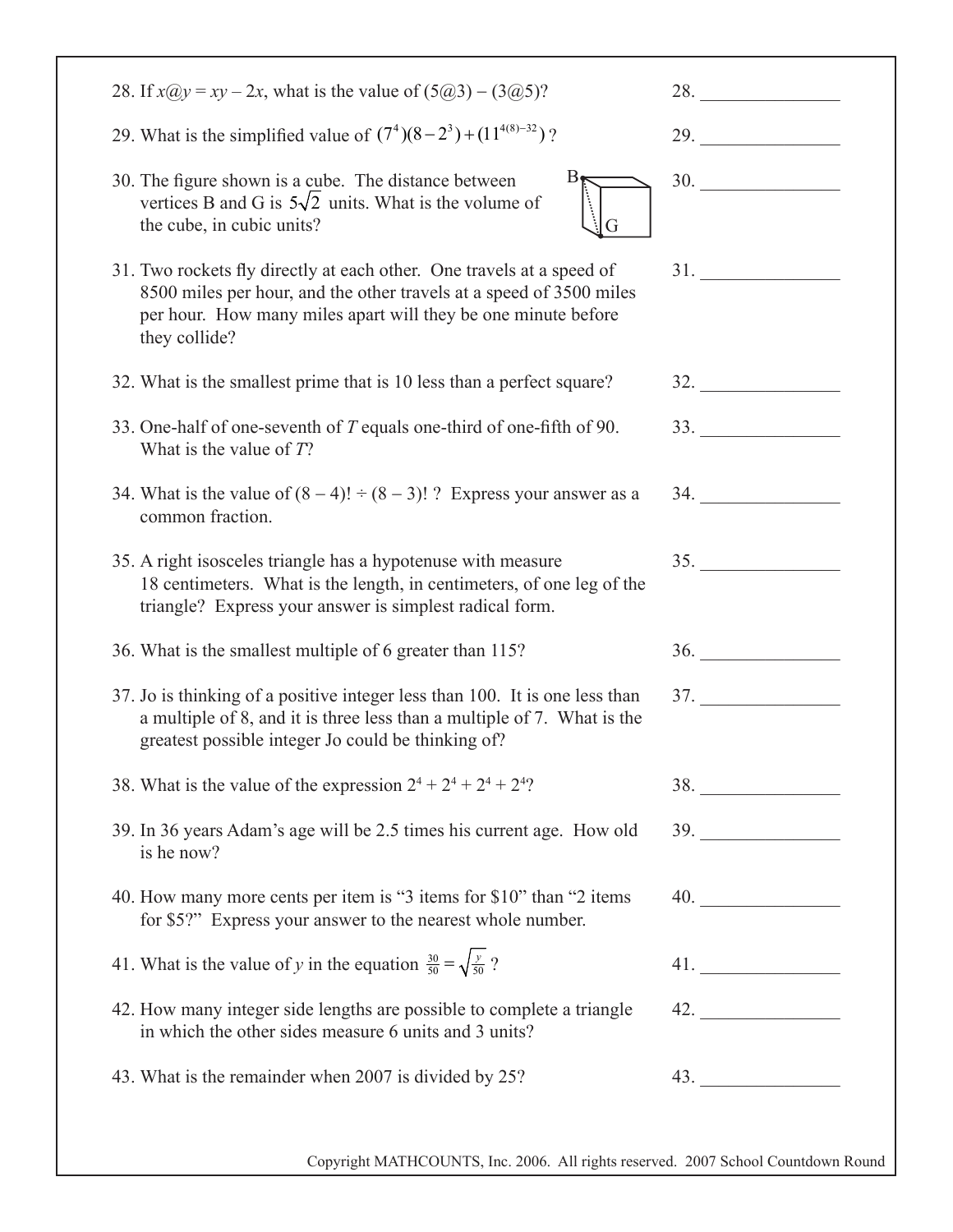| 44. The perimeter of a rectangle of width 6 feet is 10 yards. In square<br>feet, what is the area of the rectangle?                                                                                                                                         | 44.                                 |
|-------------------------------------------------------------------------------------------------------------------------------------------------------------------------------------------------------------------------------------------------------------|-------------------------------------|
| 45. What is the value of $f(-1)$ if $f(x) = x^2 - 2x$ ?                                                                                                                                                                                                     | 45.                                 |
| 46. The radius of a circle is 2 inches. When the radius is doubled,<br>by how many square inches is the area increased? Express your<br>answer in terms of $\pi$ .                                                                                          | 46.                                 |
| 47. Karen drove continuously from 9:40 a.m. until 1:20 p.m. of the<br>same day and covered a distance of 165 miles. What was her<br>average speed in miles per hour?                                                                                        | 47.                                 |
| 48. Kyle, Kate and Kendall split the cost of a pizza evenly between the<br>three of them. If Kyle paid \$3.24, what was the total cost of the<br>pizza?                                                                                                     | 48.                                 |
| 49. According to a nursery rhyme recipe, 24 blackbirds were to be<br>baked in a pie. But due to a blackbird shortage, the baker cut the<br>recipe to make the pie filling three-fourths the normal volume.<br>How many fewer blackbirds were needed?        | 49.                                 |
| 50. If the area of a square is 36 square units, then half the square's<br>perimeter is how many units?                                                                                                                                                      | <b>50.</b> The same state of $\sim$ |
| 51. A digital music library contains 12 days of music and takes<br>up 16,000 megabytes of disk space. On average, how many<br>megabytes of disk space does one hour of music in this library take<br>up? Express your answer to the nearest whole number.   | 51.                                 |
| 52. Ken wants to fence in a square region that shares a side with his<br>house, so only three sides of the square will be made by the fence.<br>The area of the fenced-in region measures 900 square feet. How<br>many linear feet of fencing does he need? | 52.                                 |
| 53. Karla has only dimes and quarters in her purse. The value of her<br>dimes is exactly five times the value of her quarters. What is the<br>least number of coins she could have in her purse if there is at least<br>one quarter?                        | 53. $\qquad \qquad$                 |
| 54. When 0.36 is expressed as a common fraction, what is the sum of<br>the numerator and denominator?                                                                                                                                                       | 54.                                 |
| 55. Gina has five pairs of white socks, three pairs of black socks and<br>two pairs of red socks. What percent of her socks are red?                                                                                                                        | 55.                                 |